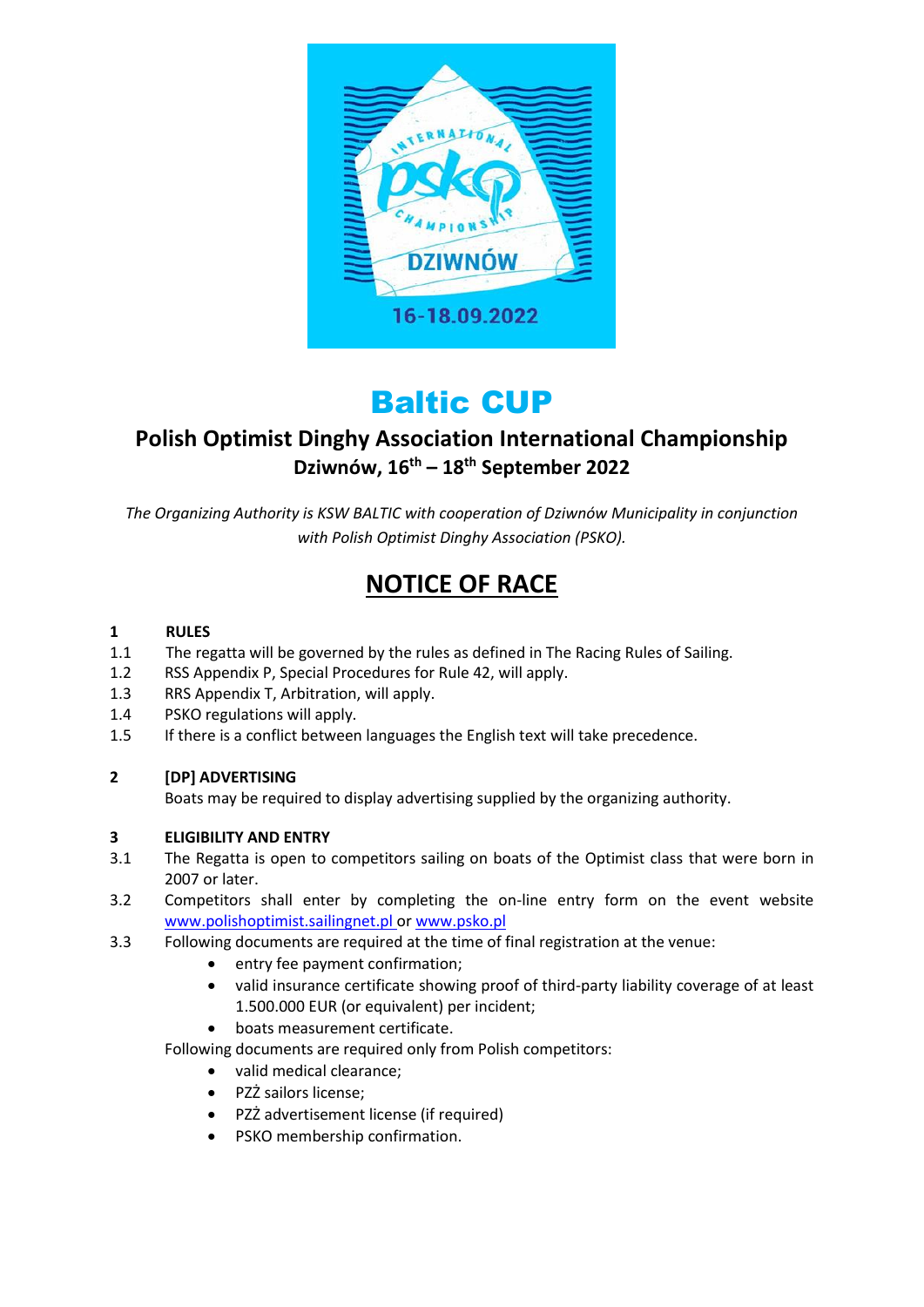#### **4 ENTRY FEE**

4.1 For competitors who enter and pay the entry fee by bank transfer by **10th September 2022** the entry fee will be 50 euro. Bank details for the EUR payments are:

**A/C: KSW BALTIC BANK: PKO BP IBAN: PL 41 1020 4795 0000 9202 0419 0450 SWIFT/BIC: BPKOPLPW**

4.2 For competitors who enter past above date and didn't pay to comply with NoR 4.1 the entry fee will be 75 euro. Late entry fee can be paid in cash on the spot during the registration.

#### **5 FORMAT**

The entries will be split into fleets and sail a qualifying series followed by a final series as per PSKO regulations.

#### **6 SCHEDULE**

- 6.1 Final registration for competitors and support personnel is scheduled between 1700 and 2000 on 15<sup>th</sup> September and between 0800 and 0900 on 16<sup>th</sup> September in Race Office located in Marina Dziwnów.
- 6.2 The first briefing for coaches and team leaders is scheduled for 0945 on 16<sup>th</sup> September in front of Race Office or other specified place in Marina Dziwnow.
- 6.3 11 races are scheduled.
- 6.4 First warning signal is scheduled at 1130 on 16<sup>th</sup> September
- 6.5 On the last day of racing, no warning signal will be made after 1400.

#### **7 EQUIPMENT INSPECTION**

- 7.1 Boats shall be available for inspection between 1400 and 2000 on 15<sup>th</sup> September and between 0800 and 0845 on  $16<sup>th</sup>$  September.
- 7.2 Equipment checks may be made throughout the regatta at the discretion of the technical committee.

#### **8 SAILING INSTRUCTIONS**

Sailing instructions will be available at http://www.polishoptimist.sailingnet.pl/

#### **9 VENUE AND RACING AREA**

- 9.1 The regatta will be held in Marina Dziwnów. Addendum 2 shows its location.
- 9.2 The racing area will be Pomorska Bay (Baltic Sea). Reserve racing area is Kamieński Lake. Addendum 1 shows location of racing areas.

#### **10 THE COURSE**

The course will be an outer-loop trapezoid with the finish line at the end of the second windward leg.

#### **11 INTERNATIONAL JURY**

An International Jury will be appointed in accordance with rule RRS 91(b). Its decision will be final as provided in RRS 70.5.

#### **12 SCORING**

- 12.1 At least 3 races are required to be completed to constitute a regatta.
- 12.2 No score will be excluded before completing 4 races.

#### **13 SUPPORT BOATS**

13.1 All support boats shall be registered with the organizing authority.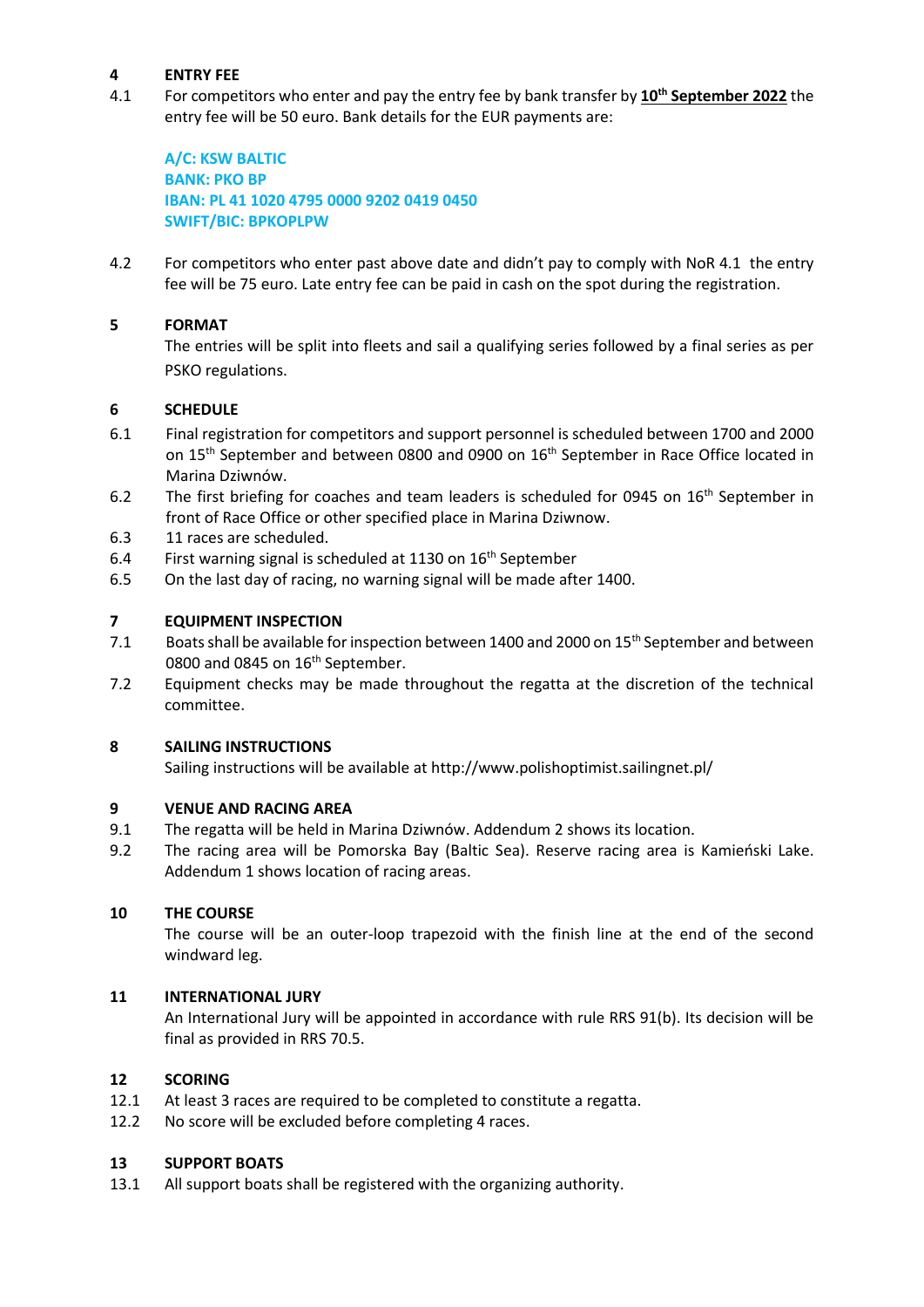13.2 All support boat drivers shall present valid insurance certificate showing proof of third-party liability coverage of at least 500.000 Euros (or equivalent) per incident.

#### **14 [DP] BERTHING**

Boats shall be kept in their assigned places.

#### **15 RADIO COMMUNICATIONS**

Boats shall neither make nor receive radio transmissions, text messages or cellular phone calls while racing except when using equipment provided by the race committee.

#### **16 PRIZES**

Prizes list will be announced on the first day of the regatta.

#### **17 MEDIA RIGHTS**

- 17.1 By participating in the regatta, competitors automatically grant to the organizing authority, the right in perpetuity to make, use and show any motion pictures and live, taped or filmed television and other reproductions of the athlete in any material connected to the regatta.
- 17.2 [DP] Competitors may be required for interviews at the regatta.

#### **18 DISCLAIMER OF LIABILITY**

Competitors participate in the regatta entirely at their own risk. See RRS 3, Decision to Race. The organizing authority will not accept any liability for material damage or personal injury or death sustained in conjunction with or prior to, during, or after the regatta.

#### **19 FURTHER INFORMATION:**

Coordinator: Arkadiusz Lenkowski tel. 0048 605 332 155, e-mail[: a.lenkowski@post.pl](mailto:a.lenkowski@post.pl) Event website: [www.polishoptimist.sailingnet.pl](http://www.polishoptimist.sailingnet.pl/) Venue, rib launching and trailer parking: Marina Dziwnów, ul. S. Żeromskiego 30, Dziwnów

### **Addendum 1**

#### **RACING AREA LOCATION**